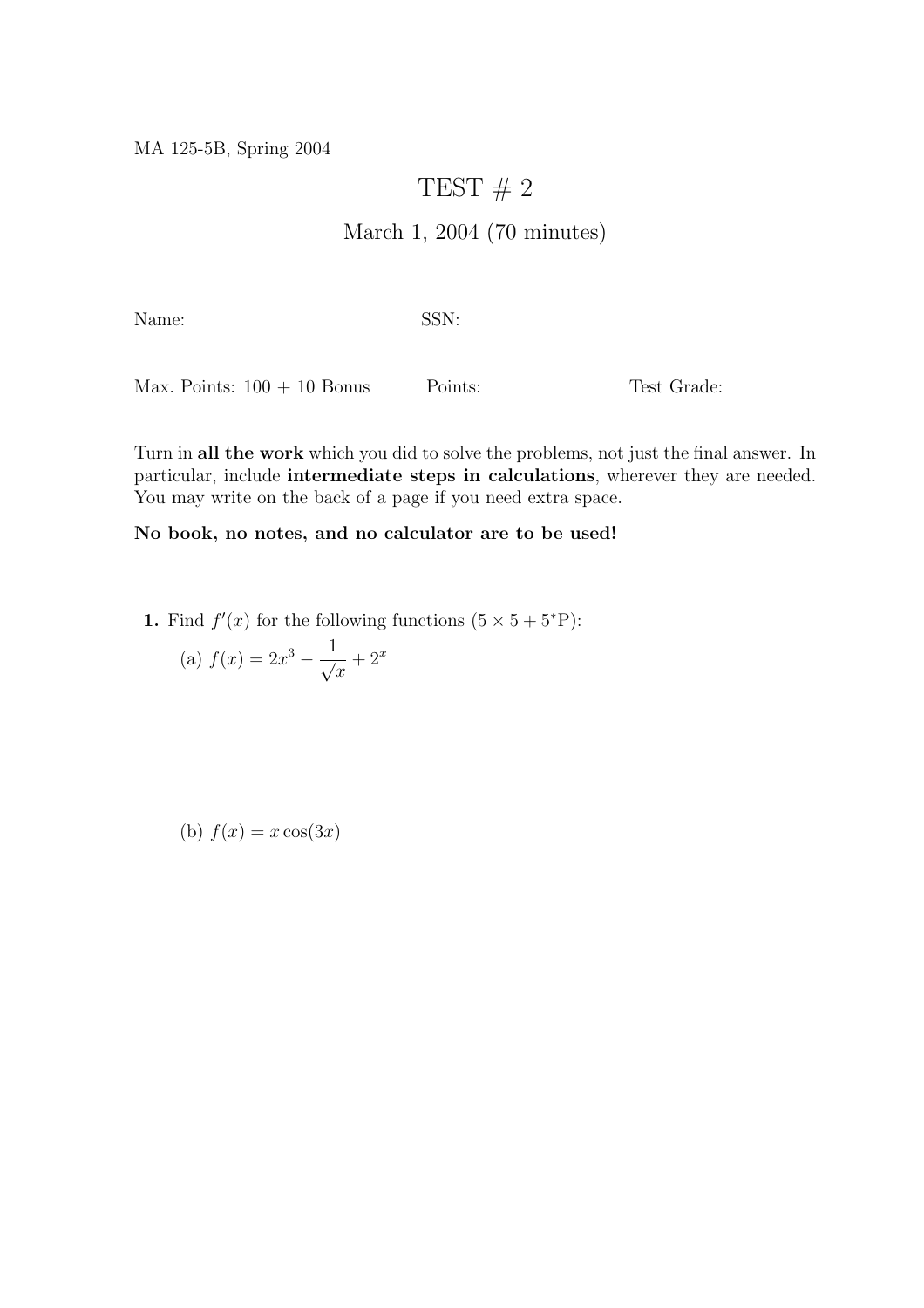(c) 
$$
f(x) = \tan^{-1}(\sqrt{x})
$$

$$
(e) f(x) = \sqrt{\tan(2x+1)}
$$

(d) 
$$
f(x) = \frac{(x+1)\sqrt{x}e^x}{3x-2}
$$

$$
(\mathbf{f})^* f(x) = x^{\cos x}
$$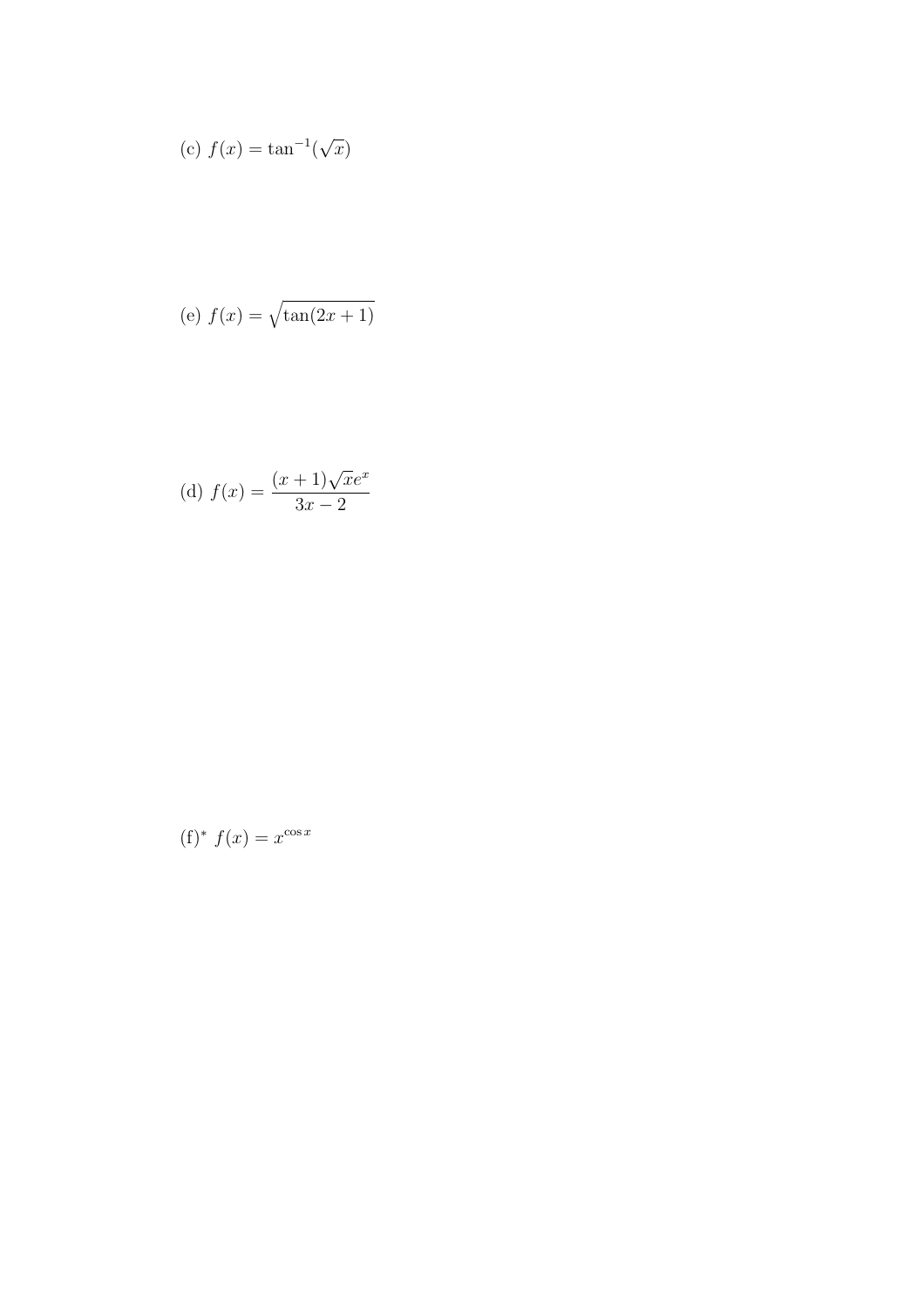**2.** Suppose that  $g(1) = 2$ ,  $g'(1) = -3$  and  $f(x) = \frac{g(x)}{2}$  $\frac{d^{(x)}}{x^2}$ . Find  $f'(1)$ . (10P)

**3.** Let  $f(x) = \sin x$ . Find  $f^{(98)}(x)$ . (10P)

4.<sup>∗</sup> Use the formula for the derivative of  $a^x$  and implicit differentiation to derive a formula for the derivative of  $\log_a x$ . Include explanations for all steps of your argument. (5P<sup>∗</sup> )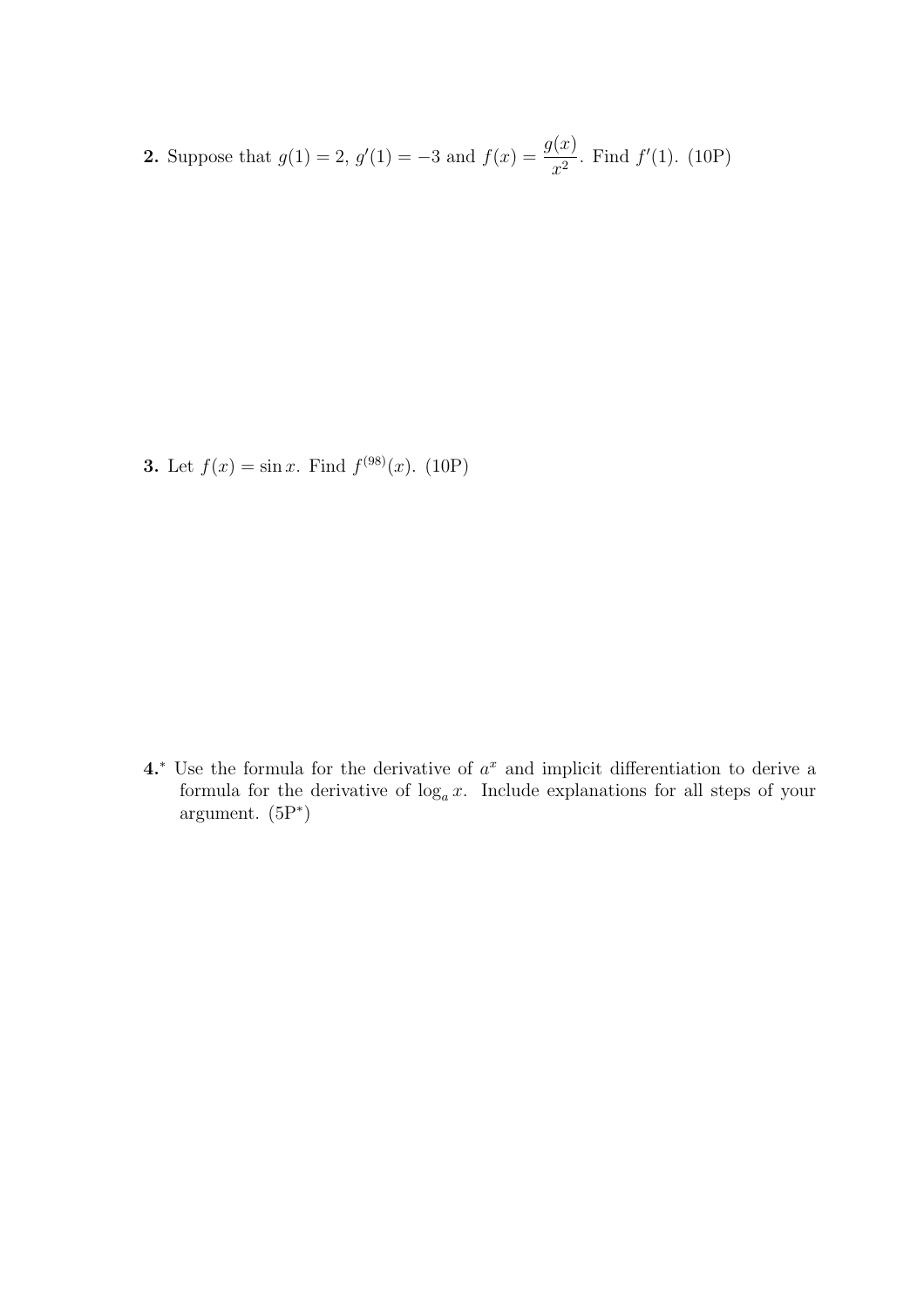5. Find an equation for the tangent line to the curve  $y =$  $x^2 + x + 1$  $x - 1$ at the point  $(2, 7)$ .  $(15P)$ 

**6.** Find an equation for the tangent line to the curve  $xy^3 - x^2y = 0$  at the point (1, 1). (15P)